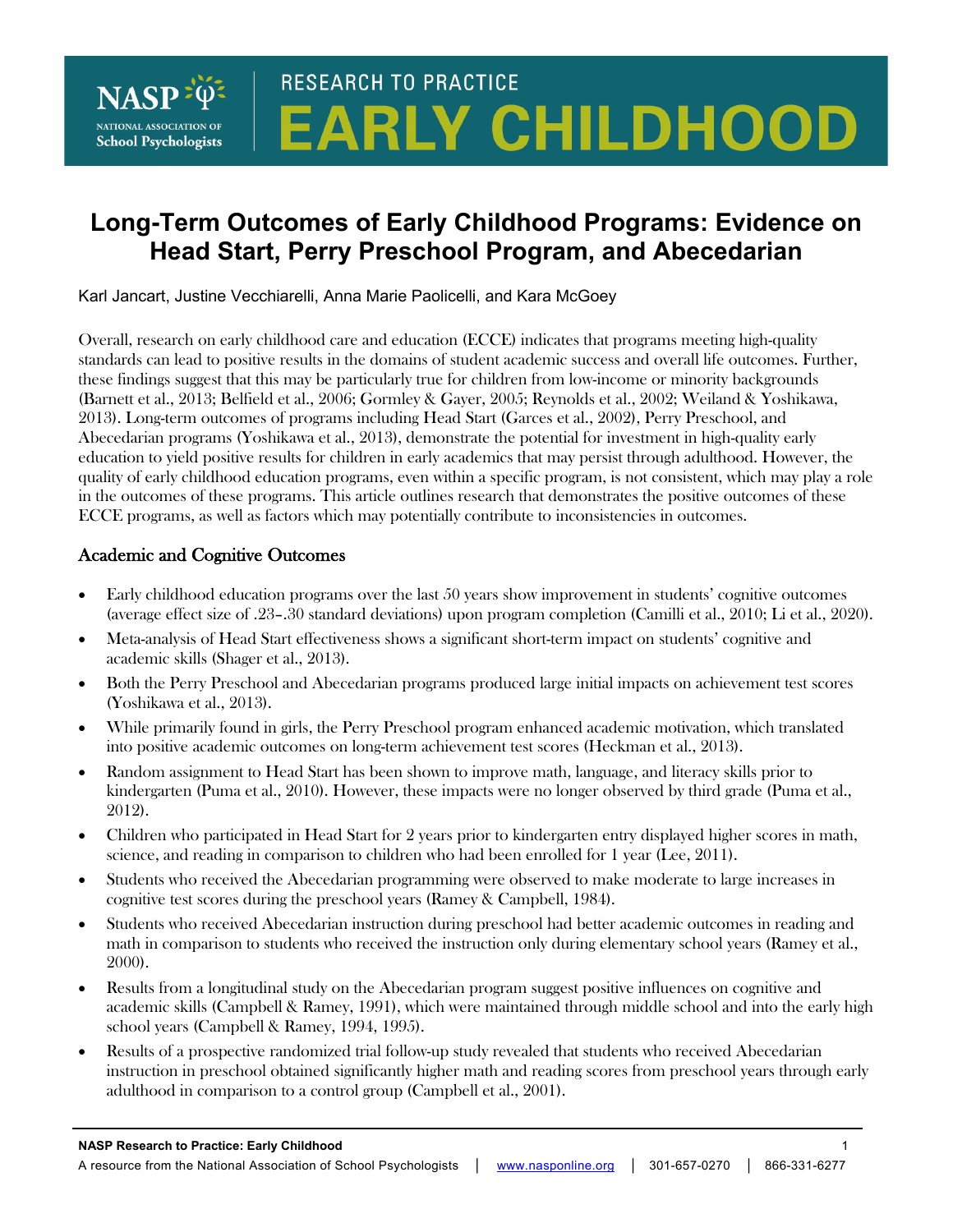- Perry Preschool outcomes demonstrated large program effects on schooling attainment (i.e., high school graduation rate; Schweinhart et al., 2005).
- Participation in classroom-based early childhood education programs leads to significant decreases in rates of special education placement and grade retention and increased high school graduation rates (McCoy et al., 2017).
- Abecedarian positive outcomes include improved grades, decreased need for special education placement, and mitigates chance of grade retention in the elementary school years (Ramey et al., 2000).
- Children who participated in Head Start were less likely to require special education services and to be identified for special education services in kindergarten (Barnett & Hustedt, 2005).
- Head Start has a positive impact on cognitive outcomes for children with multiple physician-diagnosed disabilities. While children enrolled in Head Start were more likely to have multiple disabilities overall, children who received an IEP continued to have lower cognitive outcomes than those who did not (Lee & Rispoli, 2016).
- Children with multiple disabilities who participated in Head Start demonstrated higher language, reading, and math scores in comparison to children with multiple disabilities who had not participated in Head Start (Lee & Rispoli, 2016).
- Children enrolled in high-quality Head Start programs had higher cognitive test scores than those enrolled in low quality Head Start programs; Black children, and children with a greater number of risk factors, were more likely to attend a low-quality Head Start program, while White children were more likely to attend a high-quality Head Start program (Lee, 2019).
- Children from English-speaking and higher income households who attended Head Start programs demonstrated increased cognitive outcomes (Lee & Rispoli, 2016).
- Gender gaps in reading and mathematics performance were closed from first through third grade for students who attended Head Start programs (Kreisman, 2003).

#### Social–Emotional and Behavioral Outcomes

- Observed reductions in problem behaviors as a result of ECCE were most significant when the program quality was above a certain threshold (Burchinal et al., 2009, 2011).
- Children who attended high quality Head Start, such as REDI (Research-based, Developmentally Informed) Head Start centers, demonstrated more improvement in social–emotional outcomes (Bierman et al., 2014).
- Random assignment to Head Start has been shown to improve children's social–emotional skills prior to kindergarten (Puma et al., 2010).
- Participation in the Perry Preschool program was found to reduce children's externalizing behavior problems in elementary school (Heckman et al., 2013).
- Male children who participated in Head Start displayed less frequent behavioral problems at ages 12 and 13 (Ginja & Carneiro, 2014).
- Students who receive Abecedarian instruction in preschool were less likely to smoke marijuana and become parents during their teenage years (Campbell et al., 2002).
- Children who participated in Head Start demonstrated lower rates of depression in adolescence (Ginja & Carneiro, 2014).
- As young adults, students who had received the Abecedarian intervention were less likely to report depressive symptoms in comparison to students in a control group who did not receive the instruction (McLaughlin et al., 2007).
- Externalizing behaviors, including aggressive, antisocial, and rule-breaking behaviors, were improved by the Abecedarian program, ameliorating labor market outcomes and reducing criminal activities as a result (Belfield et al., 2006; Heckman et al., 2010).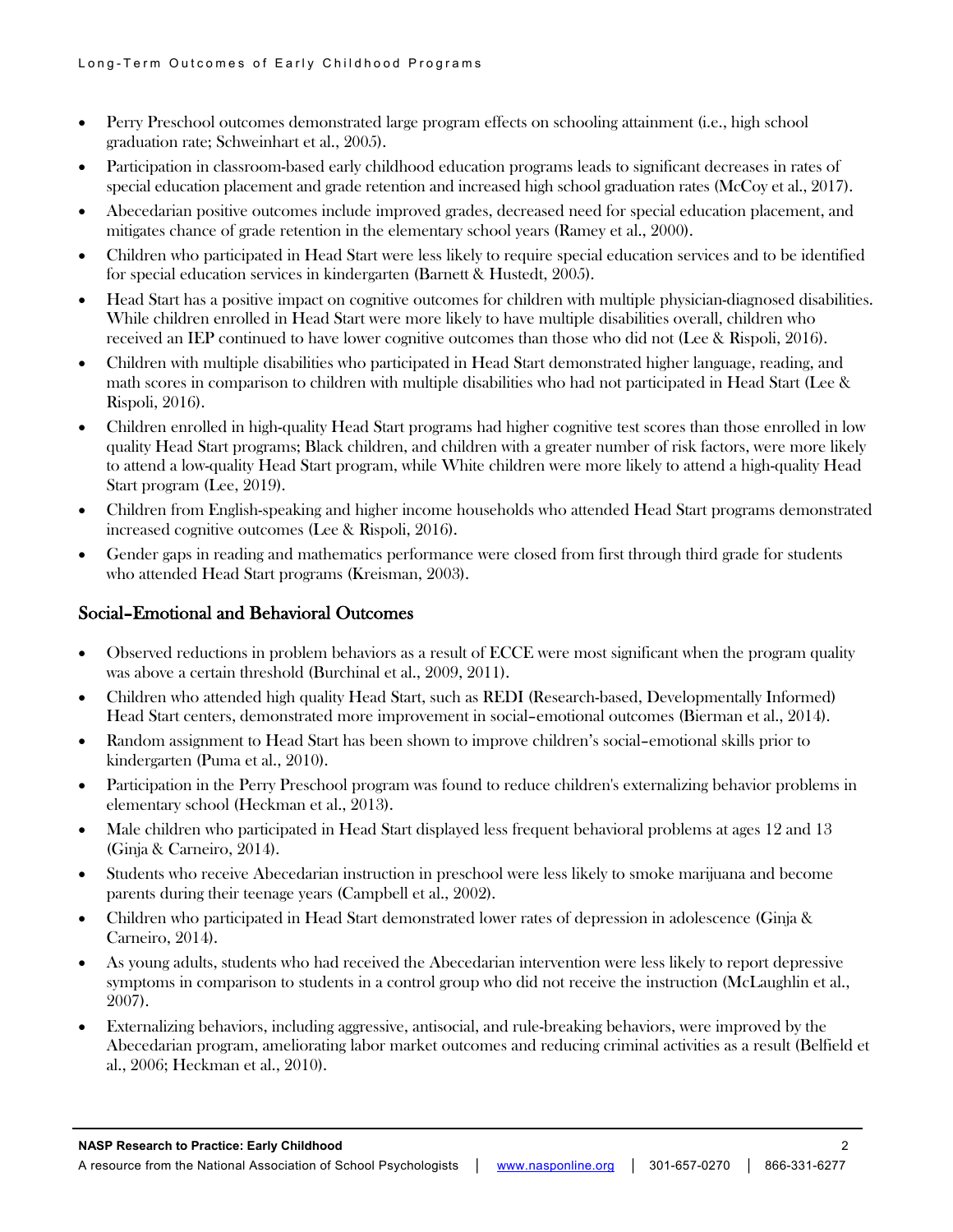#### Adulthood Outcomes

- Both the Perry Preschool and Abecedarian early childhood programs are part of two of the most well-known randomized experimental tests of preschool interventions with long-term outcome data on behavioral, health, and educational outcomes that continue into adulthood (Yoshikawa et al., 2013).
- The Perry Preschool program significantly enhanced adult outcomes in the domains of employment, earnings, marriage, health, and participation in healthy behaviors and reduced involvement in crime (Heckman et al., 2010; Schweinhart et al., 2005).
- The Longitudinal Perry Preschool program results indicate that participants who experienced the program were more likely to graduate from high school, hold a job, and have higher earnings (Yoshikawa et al., 2013).
- Students who received the Abecedarian program during preschool achieved a greater number of years of education (Campbell et al., 2002).
- While primarily observed in White participants, Head Start students were more likely to graduate from high school and attend college, increasing their earning potential in early adulthood (Garces et al., 2002).
- At age 21, students who were in the Abecedarian program were more likely to be enrolled in a 4-year postsecondary program or have a job that requires specialized training than control group participants who only received the intervention during elementary school or did not receive intervention at all (Campbell et al., 2002).
- Young adults who had participated in Head Start demonstrated reduced likelihood of engaging in criminal activity and idleness (Garces et al., 2002; Ginja & Carneiro, 2014).
- The Perry Preschool program played a significant role in reducing overall arrests, property and drug crimes, and prison/jail sentences over study participants' lifetimes up to age 40 (Schweinhart et al., 2005).

### **REFERENCES**

- Barnett, W. S., Carolan, M. E., Squires, J. H., & Brown, K. C. (2013). The state of preschool yearbook 2013. National Institute for Early Education Research.
- Barnett, W. S., & Hustedt, J. T. (2005). Head Start's lasting benefits. Infants & Young Children, 18(1), 16–24.
- Belfield, C. R., Nores, M., Barnett, S., & Schweinhart, L. (2006). The high/scope perry preschool program: Costbenefit analysis using data from the age-40 followup. Journal of Human Resources, <sup>41</sup>(1), 162–90.
- Bierman, K. L., Nix, R. L., Heinrichs, B. S., Domitrovich, C. E., Gest, S. D., Welsh, J. A., & Gill, S. (2014). Effects of Head Start REDI on children's outcomes 1 year later in different kindergarten contexts. Child Development, <sup>85</sup>(1), 140–159. https://doi.org/10.1111/cdev.12117
- Burchinal, M., Kainz, K., & Cai, Y. (2011). How well are our measures of quality predicting to child outcomes: A meta-analysis and coordinated analysis of data from large scale studies of early childhood settings. In M. Zaslow, K. Tout, T. Halle, & I. Martinez-Beck (Eds.), *Next steps in the measurement of quality in early childhood* settings. Brookes.
- Burchinal, P., Kainz, K., Cai, K., Tout, K., Zaslow, M., Martinez-Beck, I., & Rathgeb, C. (2009). Early care and education quality and child outcomes. (Research-to-Policy, Research-to-Practice Brief). Child Trends and the Office of Policy, Research and Evaluation, Administration for Children and Families.
- Camilli, G., Vargas, S., Ryan, S., & Barnett, W. S. (2010). Meta-analysis of the effects of early education interventions on cognitive and social development. Teachers College Record, 112(3), 579-620. Retrieved from https://www.tcrecord.org/Content.asp?ContentId=15440
- Campbell, F. A., & Ramey, C. T. (1991). The Carolina Abecedarian Project.
- Campbell, F. A., & Ramey, C. T. (1994). Effects of early intervention on intellectual and academic achievement: a follow-up study of children from low-income families. *Child Development,*  $65(2)$ ,  $684-698$ .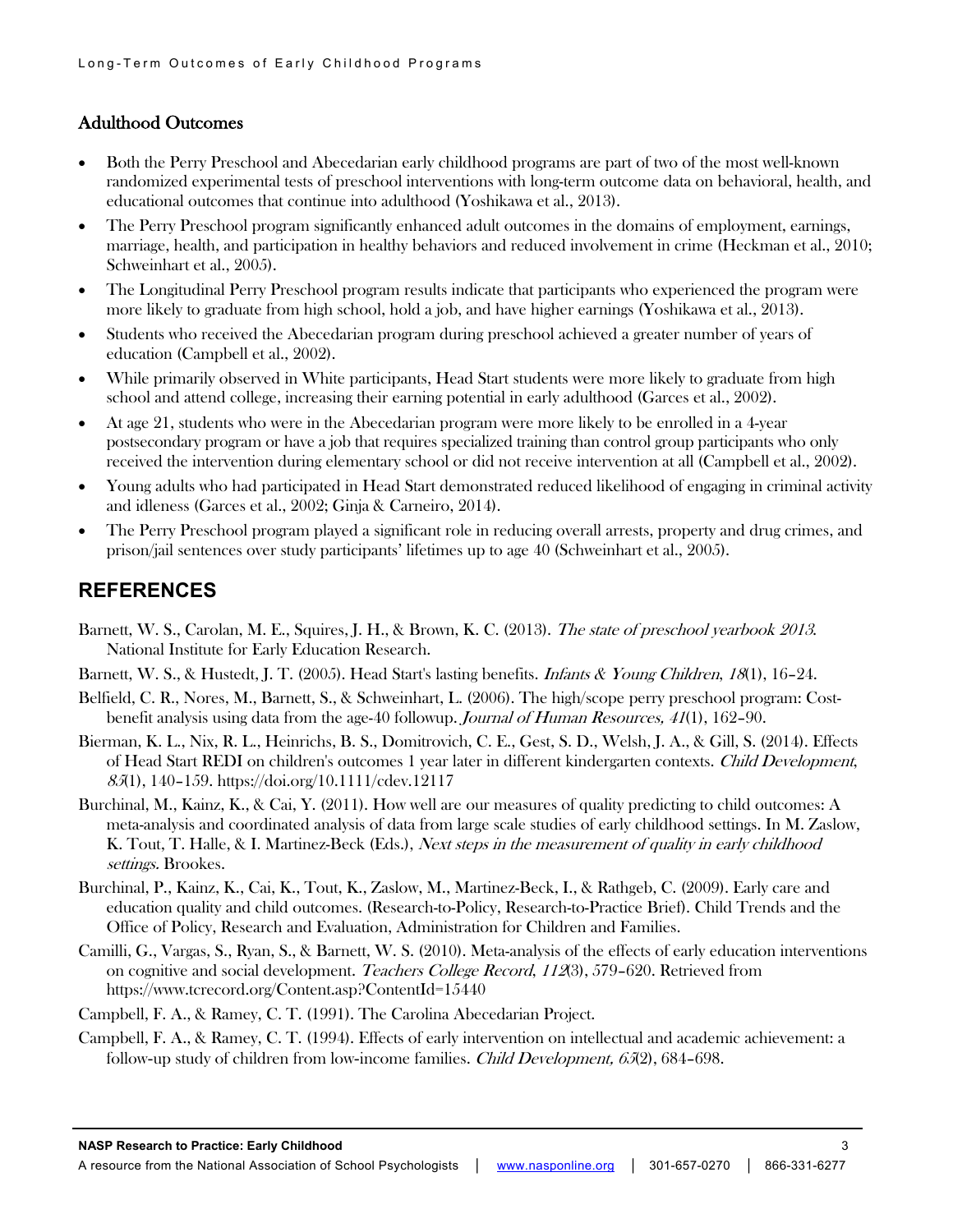- Campbell, F. A., & Ramey, C. T. (1995). Cognitive and school outcomes for high-risk African-American students at middle adolescence: Positive effects of early intervention. American Educational Research Journal, 32(4), 743– 772.
- Campbell, F. A., Pungello, E. P., Miller-Johnson, S., Burchinal, M., & Ramey, C. T. (2001). The development of cognitive and academic abilities: growth curves from an early childhood educational experiment. *Developmental* Psychology, 37(2), 231.
- Campbell, F. A., Ramey, C. T., Pungello, E., Sparling, J., & Miller-Johnson, S. (2002). Early childhood education: Young adult outcomes from the Abecedarian Project. Applied Developmental Science, 6(1), 42–57.
- Garces, E., Thomas, D., & Currie, J. (2002). Longer-term effects of Head Start. American Economic Review, 92(4), 999–1012.
- Ginja, R., & Carneiro, P. (2014). Long term impacts of compensatory preschool on health and behavior: evidence from Head Start. American Economic Journal: Economic Policy, 6(4), 135–173.
- Gormley, W., & Gayer, T. (2005). Promoting school readiness in Oklahoma: An evaluation of Tulsa's pre-K program. Journal of Human Resources, 40, 533–558. Retrieved from https://www.fcd-us.org/promoting-schoolreadiness-in-oklahoma-an-assessment-of-tulsas-prekindergarten-program/
- Heckman, J., Moon, S. H., Pinto, R., Savelyev, P., & Yavitz, A. (2010). The rate of return to the highscope perry preschool program. Journal of Public Economics, <sup>94</sup>(1–2), 114–28. https://doi.org/10.1016/j.jpubeco.2009.11.001
- Heckman, J., Pinto, R., & Savelyev, P. (2013). Understanding the mechanisms through which an influential early childhood program boosted adult outcomes. American Economic Review 2013, 103(6), 2052–2086. http://dx.doi.org/10.1257/aer.103.6.2052
- Kreisman, M. B. (2003). Evaluating academic outcomes of Head Start: An application of general growth mixture modeling. Early Childhood Research Quarterly, 18(2), 238–254.
- Lee, K. (2011). Impacts of the duration of Head Start enrollment on children's academic outcomes: moderation effects of family risk factors and earlier outcomes. Journal of Community Psychology, 39(6), 698–716. https://doi.org/10.1002/jcop.20462
- Lee, K. (2019). Impact of head start quality on children's developmental outcomes. Social Work in Public Health, <sup>34</sup>(3), 239–250. https://doi.org/10.1080/19371918.2019.1576566
- Lee, K., & Rispoli, K. (2016). Effects of Individualized Education Programs on Cognitive Outcomes for Children with Disabilities in Head Start Programs. Journal of Social Service Research, 42(4), 533–547. https://doi.org/10.1080/01488376.2016.1185075
- Li, W., Duncan, G. J., Magnuson, K., Schindler, H. S., Yoshikawa, H., & Leak, J. (2020). Timing in Early Childhood Education: How Cognitive and Achievement Program Impacts Vary by Starting Age, Program Duration, and Time since the End of the Program. EdWorkingPaper No. 20-201. Annenberg Institute for School Reform at Brown University. https://doi.org/10.26300/5tvg-nt21
- McCoy, D. C., Yoshikawa, H., Ziol-Guest, K. M., Duncan, G. J., Schindler, H. S., Magnuson, K., Yang, R., Koepp, A. & Shonkoff, J. P. (2017). Impacts of Early Childhood Education on Medium- and Long-Term Educational Outcomes. Educational Researcher, 46(8), 474–487. https://doi.org/10.3102%2F0013189X17737739
- McLaughlin, A. E., Campbell, F. A., Pungello, E. P., & Skinner, M. (2007). Depressive symptoms in young adults: The influences of the early home environment and early educational child care. Child Development, 78(3), 746– 756. https://doi.org/10.1111/j.1467-8624.2007.01030.x
- Puma, M., Bell, S., Cook, R., Heid, C., Shapiro, G., Broene, P., Jenkins, F., Fletcher, P., Quinn, L., Friedman, J., Ciarico, J., Rohacek, M., Adams, G., & Spier, E. (2010). Head Start Impact Study. Final Report. U.S. Department of Health and Human Services, Administration for Children and Families. Retrieved from https://www.acf.hhs.gov/sites/default/files/documents/opre/executive\_summary\_final\_508.pdf
- Puma, M., Bell, S., Cook, R., Heid, C., Broene, P., Jenkins, F., Mashburn, A., & Downer, J. (2012). Third Grade Follow-Up to the Head Start Impact Study: Final Report. OPRE Report 2012-45. U.S. Department of Health

#### **NASP Research to Practice: Early Childhood** 4